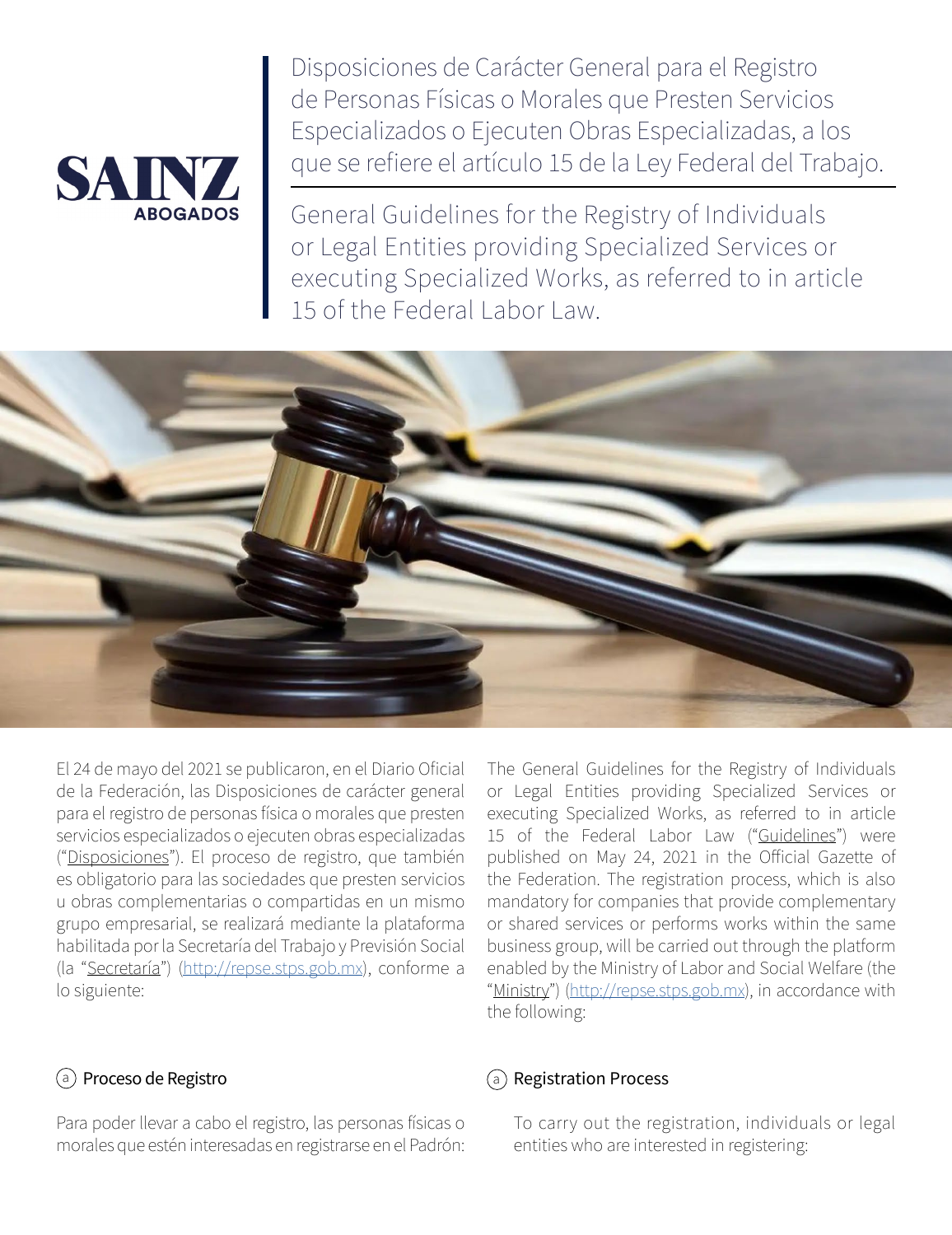- $\widehat{1)}$  Deberán entregar, a través de la plataforma, cierta información y documentación, incluyendo:
	- Información Personal o Corporativa, incluyendo nombre completo o razón/denominación social, nombre comercial, domicilio, teléfono y datos de geolocalización;
	- Información de carácter fiscal, incluyendo número de Registro Federal de Contribuyentes y Firma Electrónica Vigente;
	- Información de carácter laboral, incluyendo Registro Patronal ante el Instituto Mexicano del Seguro Social, afiliación ante el Instituto del Fondo Nacional para el Consumo de los Trabajadores, y número total de trabajadores al momento de la solicitud de registro; e
	- Información relativa a la actividad económica especializada, actividad o actividades objeto del registro y actividad económica preponderante del solicitante.
- Deberán de estar, en la fecha en de la solicitud de 2 2 registro, al corriente en sus obligaciones fiscales y de seguridad social frente al Servicio de Administración Tributaria, al Instituto Mexicano del Seguro Social y al Instituto del Fondo Nacional para la Vivienda de los Trabajadores.

3) Deberán acreditar la especialidad del servicio u (3 obra que pretende prestarse, describiendo los elementos o factores que dan sustento a este carácter excepcional y aportando información y documentación, conforme resulte necesario, respecto a capacitaciones, certificaciones, permisos o licencias que regulen la actividad, equipo, tecnología, activos, maquinaria, nivel de riesgo, rango de salario y experiencia, entre otros. Además, los servicios u obras especializadas a prestarse, deben estar contenidos en el objeto social o actividad económica preponderante de la persona física o moral que pretende registrarse.

- $\widehat{1)}$  Must deliver, through the platform, certain information and documentation, including (in some cases, copies in PDF format or XML files):
	- Personal or Corporate Information, including full name or company name, commercial name, address, telephone number and geolocation information;
	- Information of a tax nature, including Federal Taxpayers Registry and Electronic Signature;
	- Information of labor nature, including Employer Registration with the Mexican Social Security Institute, affiliation with the National Fund for Housing of the Employees, and total number of employees at the time of registration application; and
	- Information related to the specialized economic activity or activities that pertain to the registration and the predominant economic activity of the applicant.
- $(2)$  Must be, on the date of the application, up to date with their tax and social security obligations before the Tax Administration Service, the Mexican Institute of Social Security, and the Institute of the National Fund for Housing of the Employees.
- Must prove the specialty of the services or work that they intend to provide, describing the elements or factors that support the exceptional nature of such service and providing information and documentation, as necessary, regarding training, certifications, permits or licenses regulating or governing the activity, equipment, technology, assets, machinery, risk level, salary range and experience, among others. In addition, the services or specialized works to be provided must be contained in the main corporate purpose or economic activity of the applicant intending to register.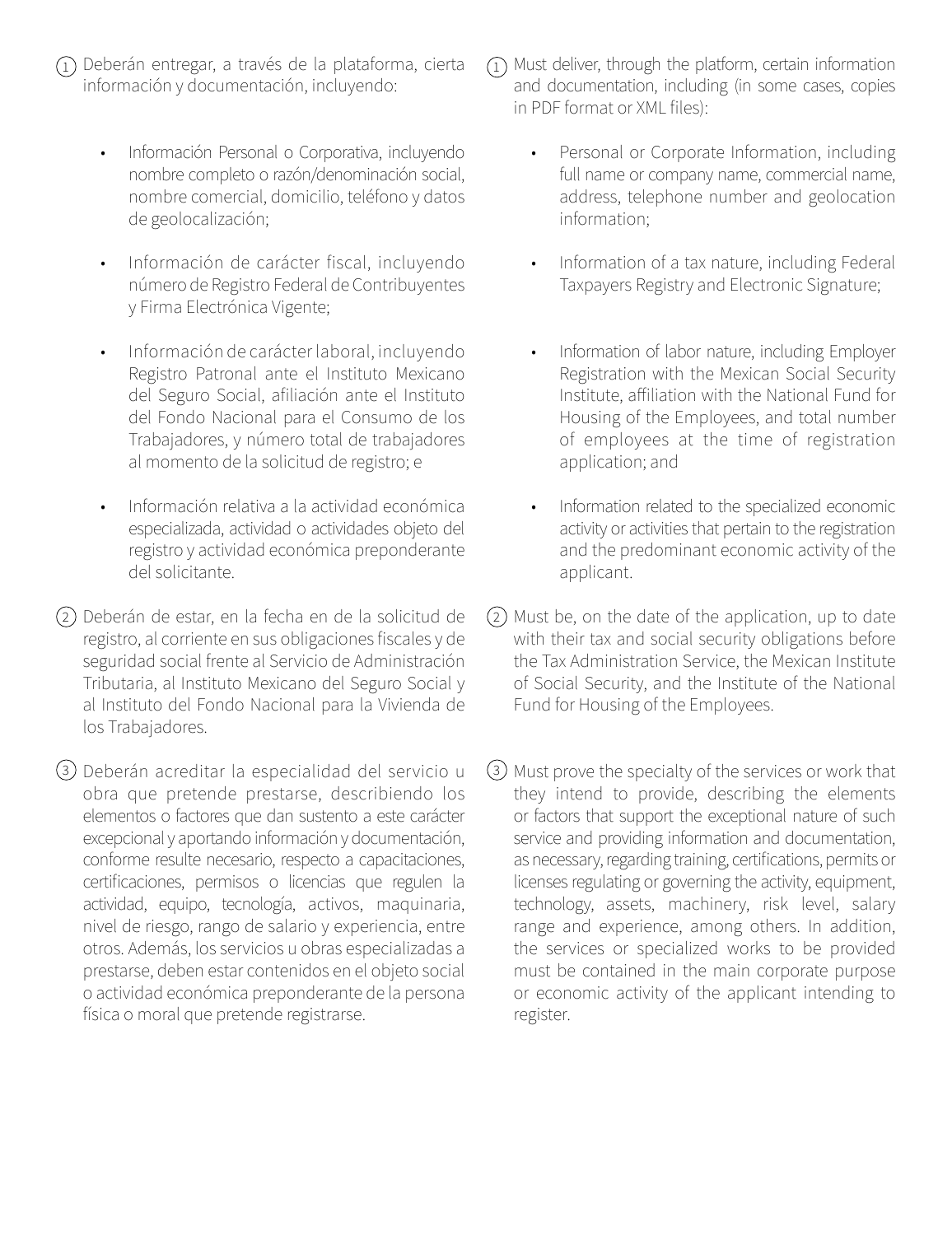#### $\delta$ ) Plazos y Renovación  $\delta$

Una vez que se presente la información y solicitud del registro, la Secretaría contará con un plazo de 20 días hábiles para pronunciarse. En caso de no hacerlo, el solicitante podrá solicitar a la autoridad para que resuelva en un plazo de 3 días hábiles. Si la Secretaría no emite una respuesta en ese plazo, se tendrá por efectuado el registro (afirmativa ficta).

El registro tendrá una vigencia de 3 años y su proceso de renovación deberá iniciarse dentro de los 3 meses anteriores a la fecha en que concluya la vigencia del registro.

#### $\circlearrowright$  Negativa y Cancelación  $\hspace{1cm}(\circlearrowleft$

La Secretaría, habiendo advertido un posible incumplimiento a los requisitos para la obtención del registro, notificará al solicitante para que dentro de los 5 días hábiles siguientes manifieste lo que a su derecho convenga, y en su caso, resolverá lo conducente. En este sentido, la Secretaría negará el registro cuando:

- $\mathfrak 1)$  El solicitante no cumpla con los requisitos previstos  $\qquad \qquad (1)$ en las Disposiciones;
- No se acredite el carácter especializado de la actividad; 2 2
- El solicitante no esté al corriente con las obligaciones 3 3 fiscales y laborales;
- 4) El solicitante no atienda los requerimientos de  $(4)$ información o documentación complementaria que le sea requerido por la Secretaría; y
- 5) El solicitante proporcione información falsa o (5 existan imprecisiones o discrepancias entre los datos presentados en el portal y los documentos de soporte.

Además, habiendo otorgado el registro, la Secretaría podrá cancelarlo por alguna de las siguientes causas, entre otras:

 $1)$  Si se presten servicios u obras no registradas, o  $1$ bien, se presten servicios u obras especializadas que formen parte del objeto social o actividad económica preponderante de la persona física o moral que las recibe;

### (b) Timeframe and Renovation

Once the information is provided and the application is filed, the Ministry will have a period of 20 labor days to issue a resolution. Failure to do so, the applicant may request the authority to resolve it within 3 labor days. If the Ministry does not issue a response within that period, the registration will be deemed completed (affirmative response).

The registration will be valid for 3 years and its renewal process must begin within 3 months prior to the date the registration expires.

## $\left( \infty \right)$  Registration Refusal and Cancellation

The Ministry, after detecting a possible breach of the requirements for obtaining the registration, will notify the applicant so that within the following 5 labor days such applicants can express what they deem convenient. The Ministry will then issue a resolution, as appropriate. In this sense, the Ministry will deny registration when:

- $(1)$  The applicant does not meet the requirements set forth in the Guidelines:
- $(2)$  The specialized nature of the activity is not proven;
- $(3)$  The applicant is not up to date with tax and labor obligations;
- The applicant does not meet the requirements for information or complementary documentation that are required by the Ministry; and
- The applicant provides false information or there are inaccuracies or discrepancies between the data filed and the supporting documents.

In addition, once the registration has been granted, the Ministry may proceed to its cancellation for any of the following reasons, among others:

 $(1)$  If unregistered services or works are provided, or specialized services or works that are part of the corporate purpose or preponderant economic activity of the individual or legal entity coarcting such services are provided;